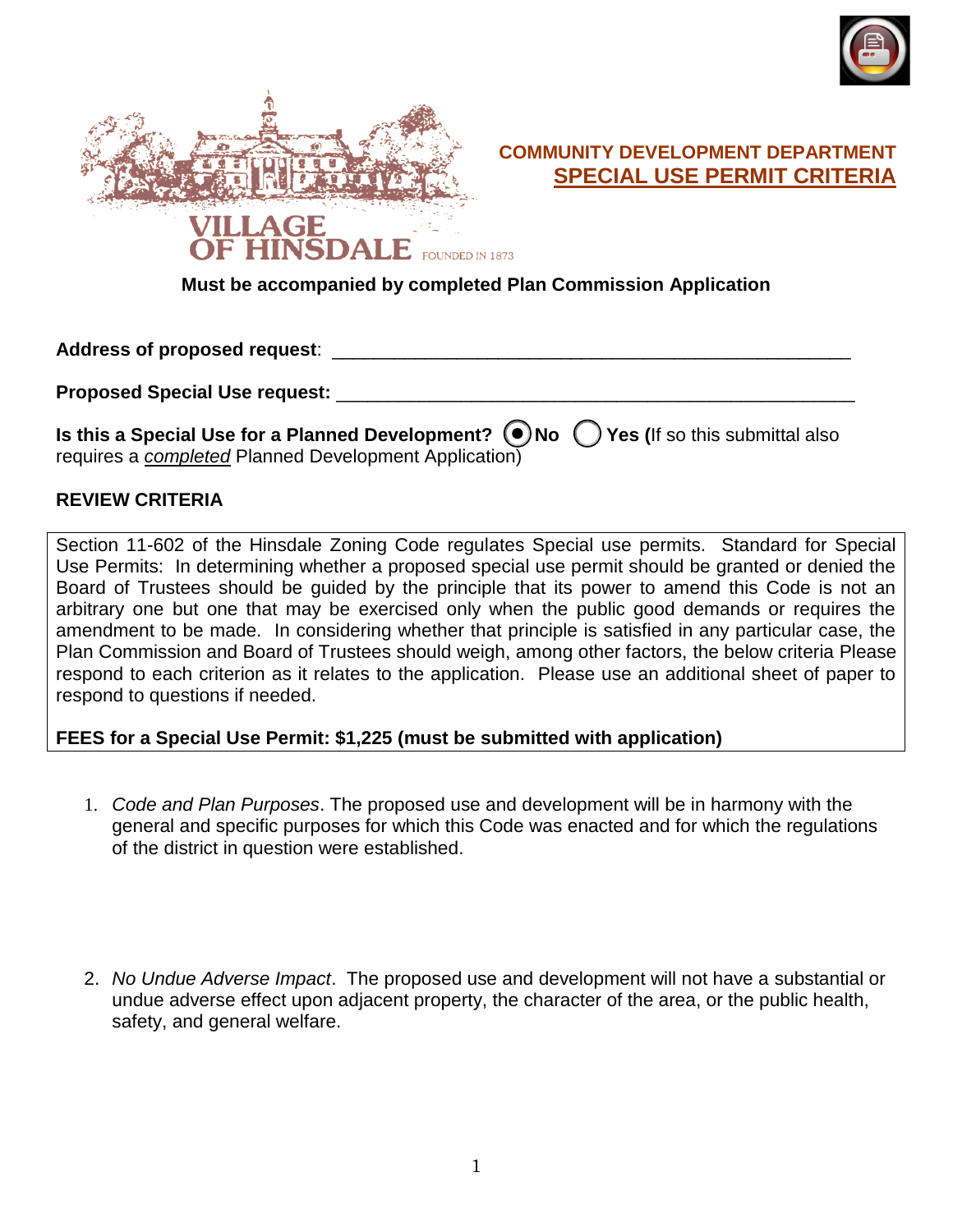- 3. *No Interference with Surrounding Development*. The proposed use and development will be constructed, arranged, and operated so as not to dominate the immediate vicinity or to interfere with the use and development of neighboring property in accordance with the applicable district regulations
- 4. *Adequate Public Facilities.* The proposed use and development will be served adequately by essential public facilities and services such as streets, public utilities, drainage structures, police and fire protection, refuse disposal, parks, libraries, and schools, or the applicant will provide adequately for such services.
- 5. *No Traffic Congestion*. The proposed use and development will not cause undue traffic congestion nor draw significant amounts of traffic through residential streets.
- 6. *No Destruction of Significant Features*. The proposed use and development will not result in the destruction, loss, or damage of any natural, scenic, or historic feature of significant importance.
- 7. *Compliance with Standards*. The proposed use and development complies with all additional standards imposed on it by the particular provision of this Code authorizing such use.
- 8. *Special standards for specified special uses.* When the district regulations authorizing any special use in a particular district impose special standards to be met by such use in such district.